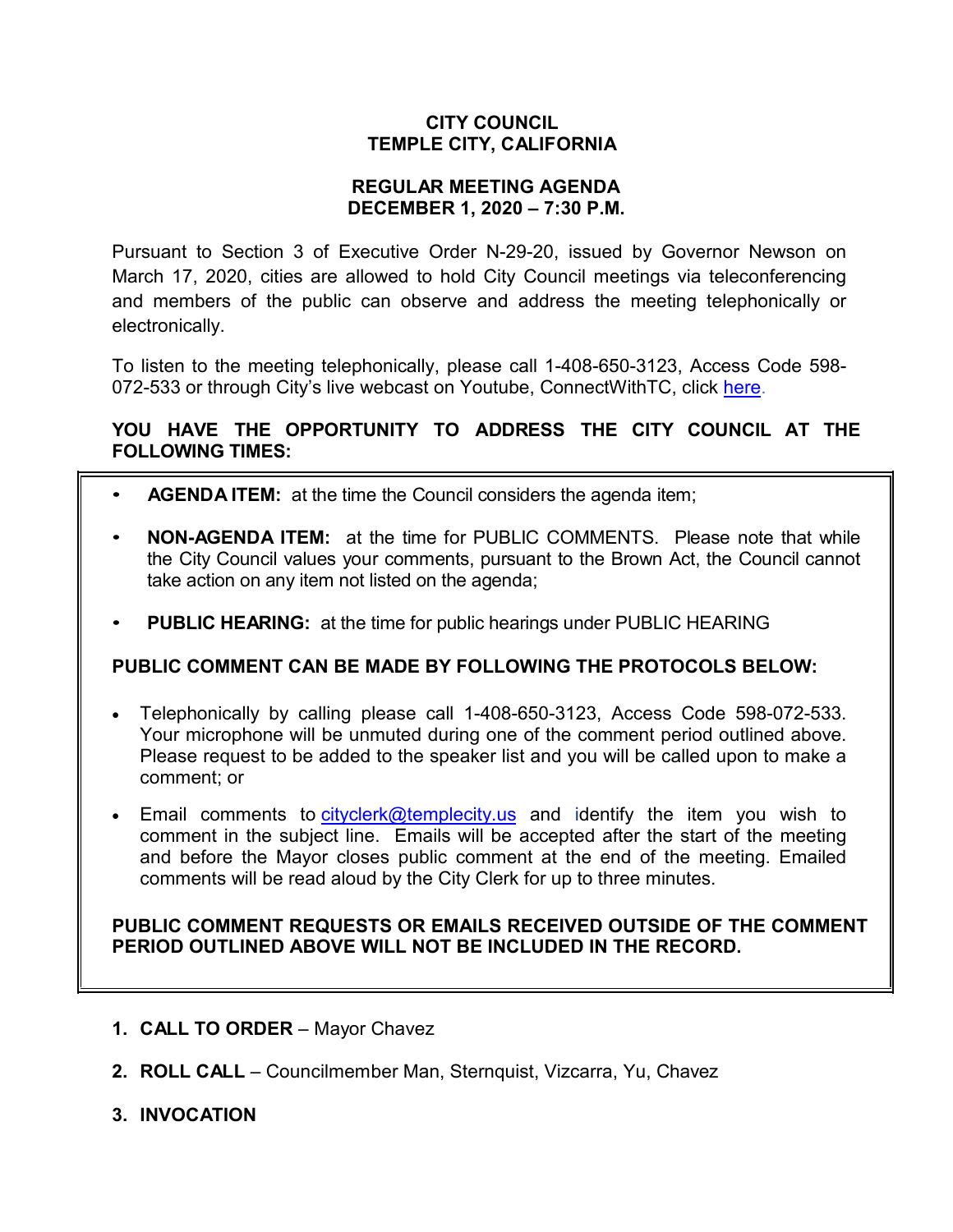## **4. PLEDGE OF ALLEGIANCE**

### **5. CEREMONIAL MATTERS – PRESENTATIONS**

### **6. PUBLIC COMMENTS ON ITEMS NOT LISTED ON THE AGENDA**

The City Council will now hear public comments regarding items **not listed** on the agenda. The procedure to address the City Council is highlighted on the first page of this agenda. This section is limited to 30 minutes total.

### **7. CONSENT CALENDAR**

All Consent Calendar items may be approved in a single motion as recommended unless removed for further discussion. If members of the City Council or persons in the audience wish to discuss any matters listed on the Consent Calendar, please address them at this time.

Recommendation: Approve Items A through F per recommendations.

A. APPROVAL OF MINUTES

The City Council is requested to review and approve:

- 1. Minutes of the Special [City Council Meeting of November 17, 2020; and](https://ca-templecity.civicplus.com/DocumentCenter/View/15377/02_7A1_CCM---2020-11-17-Special)
- 2. [Minutes of the Regular City Council Meeting of November 17, 2020.](https://ca-templecity.civicplus.com/DocumentCenter/View/15378/03_7A2_CCM---2020-11-17)

Recommendation: Approve.

B. [PLANNING COMMISSION MEETING ACTIONS](https://ca-templecity.civicplus.com/DocumentCenter/View/15379/04_7B_PC-Actions---from-2020-11-10)

The City Council is requested to receive and file the actions of the Planning Commission Meeting of November 10, 2020.

Recommendation: Receive and file.

C. [SECOND READING AND ADOPTION OF ORDINANCE NO. 20-1051](https://ca-templecity.civicplus.com/DocumentCenter/View/15380/05_7C_2nd-Reading-and-Adoption-of-Ordinance-20-1051-Business-By-Vehicle_Staff-Report_final-w-attachments)  [AMENDING SECTION 5-2A-0 OF THE TEMPLE CITY MUNICIPAL CODE](https://ca-templecity.civicplus.com/DocumentCenter/View/15380/05_7C_2nd-Reading-and-Adoption-of-Ordinance-20-1051-Business-By-Vehicle_Staff-Report_final-w-attachments)  [PERTAINING TO "BUSINESS BY VEHICLE"](https://ca-templecity.civicplus.com/DocumentCenter/View/15380/05_7C_2nd-Reading-and-Adoption-of-Ordinance-20-1051-Business-By-Vehicle_Staff-Report_final-w-attachments)

The City Council is requested to waive further reading and adopt Ordinance No. 20-1051 to modify certain businesses from the business by vehicle requirements.

Recommendation: Adopt Ordinance No. 20-1051 amending section 5-2A-0 of the Temple City Municipal Code pertaining to "business by vehicle.

D. [ADOPT RESOLUTION NO. 20-5505 SUPPORTING A REVISED LOCAL EARLY](https://ca-templecity.civicplus.com/DocumentCenter/View/15381/06_7D_LEAP-Grant-Application_Staff-Report_final-w-attachments)  [ACTION PLANNING \("LEAP"\) GRANT APPLICATION TO THE CALIFORNIA](https://ca-templecity.civicplus.com/DocumentCenter/View/15381/06_7D_LEAP-Grant-Application_Staff-Report_final-w-attachments)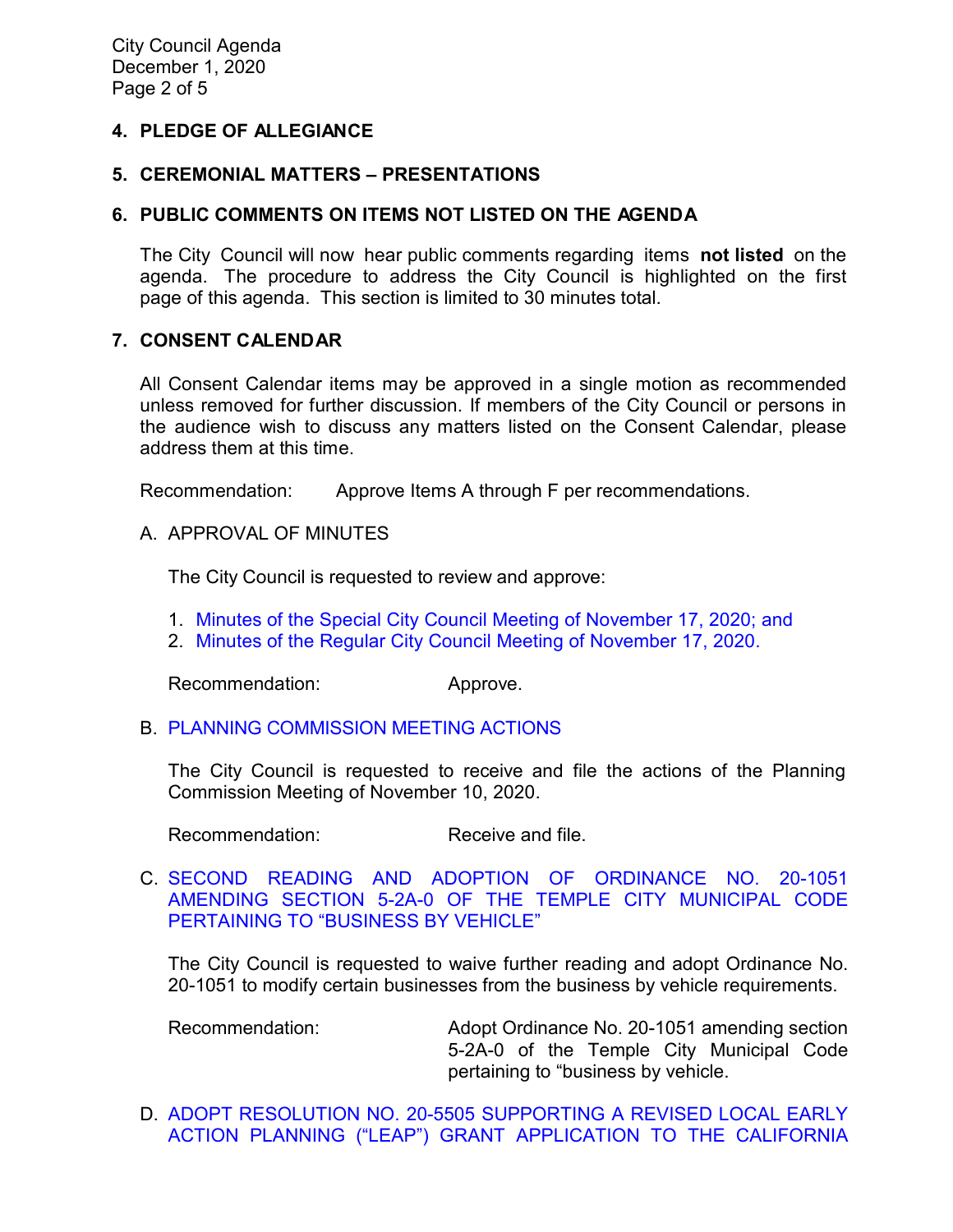## [HOUSING AND COMMUNITY DEVELOPMENT DEPARTMENT IN THE](https://ca-templecity.civicplus.com/DocumentCenter/View/15381/06_7D_LEAP-Grant-Application_Staff-Report_final-w-attachments)  [AMOUNT OF \\$150,000 FOR THE PREPARATION OF A HOUSING ELEMENT](https://ca-templecity.civicplus.com/DocumentCenter/View/15381/06_7D_LEAP-Grant-Application_Staff-Report_final-w-attachments)

The City Council is requested to adopt a resolution supporting submittal of a revised Local Early Action Planning Grant Application to request additional funding for the preparation of the City's Housing Element.

Recommendation: Adopt Resolution No. 20-5505 authorizing and directing the City Manager to apply for and submit an application for a LEAP grant and, if the grant is approved, authorizing the City Manager to enter into and execute an agreement with the State of California.

## E. [ADOPTION OF RESOLUTION NO. 20-5498 ADOPTING REVISED SALARY](https://ca-templecity.civicplus.com/DocumentCenter/View/15382/07_7E_Minimum-Wage_Staff-Report_final-w-attachment)  [RANGES FOR UNREPRESENTED PART-TIME CLASSIFICATIONS](https://ca-templecity.civicplus.com/DocumentCenter/View/15382/07_7E_Minimum-Wage_Staff-Report_final-w-attachment)  [IMPLEMENTING MINIMUM WAGE EFFECTIVE ON JANUARY 1, 2021](https://ca-templecity.civicplus.com/DocumentCenter/View/15382/07_7E_Minimum-Wage_Staff-Report_final-w-attachment)

In order to ensure compliance with the State of California's minimum wage law, it is necessary to adjust the salary rates of the 3 part-time classifications.

Recommendation:

- 1. Adopt Resolution No. 20-5498, adopting salary ranges for unrepresented part-time classifications implementing the minimum wage effective on January 1, 2021; and
- 2. Approve a Fiscal Year (FY) 2020-2021 budget amendment of \$7,485 for the additional fiscal impact in the General Fund Parks and Recreation Department, #01- 940.

## F. [ADOPTION OF RESOLUTION NO. 20-5505 APPROVING PAYMENT OF BILLS](https://ca-templecity.civicplus.com/DocumentCenter/View/15383/08_7F_CC-Warrant_Reso-No-20-5505-120120-w-attachment)  [FOR FISCAL YEAR 2020-21](https://ca-templecity.civicplus.com/DocumentCenter/View/15383/08_7F_CC-Warrant_Reso-No-20-5505-120120-w-attachment)

The City Council is requested to adopt Resolution No. 20-5505 authorizing the payment of bills.

Recommendation: Adopt Resolution No. 20-5505.

#### **8. PUBLIC HEARING** – None

### **9. UNFINISHED BUSINESS**

### A. [APPROVAL AND AUTHORIZATION TO INVITE BIDS FOR THE PRIMROSE](https://ca-templecity.civicplus.com/DocumentCenter/View/15389/09_9A_Primrose-Park-Project_staff-report)  [PARK PROJECT](https://ca-templecity.civicplus.com/DocumentCenter/View/15389/09_9A_Primrose-Park-Project_staff-report)

The City Council is requested to approve the Primrose Park project and authorize staff to advertise the project for bids.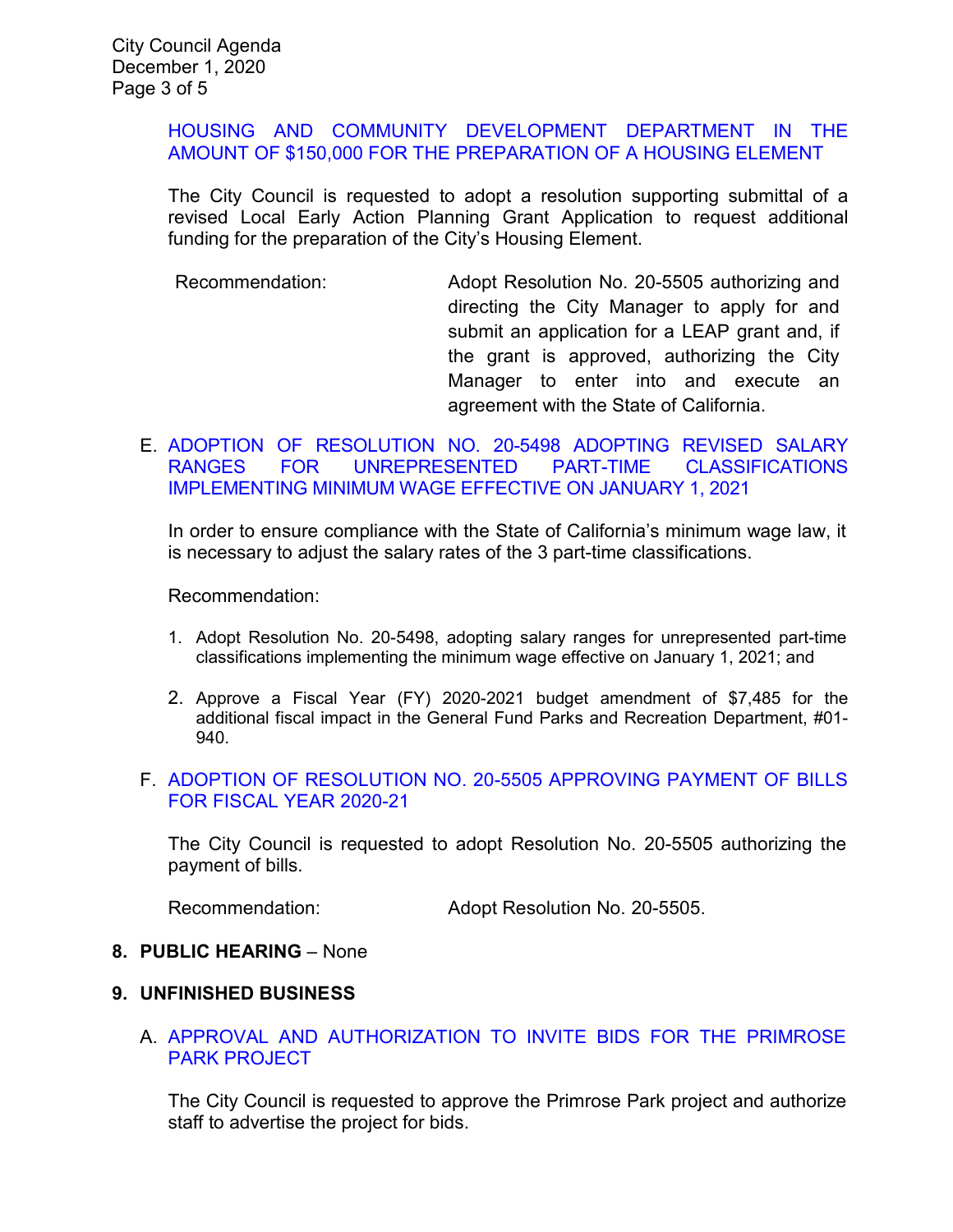City Council Agenda December 1, 2020 Page 4 of 5

Presentation: Parks and Recreation Director

Recommendation: Approve the Primrose Park project and authorize staff to advertise the project for bids.

## **10. NEW BUSINESS – None**

# **11. UPDATE FROM CITY MANAGER**

# **12. UPDATE FROM CITY ATTORNEY**

# **13. COUNCIL REPORTS REGARDING AD HOC OR STANDING COMMITTEE MEETINGS**

- A. SCHOOL DISTRICT/CITY STANDING COMMITTEE (Councilmember Man and Mayor Chavez) – Formed 1/3/2012
- B. LAS TUNAS DOWNTOWN REVITALIZATION STANDING COMMITTEE (Mayor Chavez and Mayor Pro Tem Yu) – Formed 2/18/2014
- C. FUTURE DEVELOPMENT OF CITY PROPERTIES STANDING COMMITTEE (Mayor Pro Tem Yu and Councilmember Man) – Formed 2/18/2014
- D. AUDIT STANDING COMMITTEE (Mayor Chavez and Mayor Pro Tem Yu) – Formed 7/15/2014
- E. FACILITIES, PUBLIC WORKS, AND INFRASTRUCTURE STANDING **COMMITTEE** (Mayor Pro Tem Yu and Councilmember Man) – Formed 4/4/2017
- F. PRIMROSE PARK ART ELEMENT AD HOC (Councilmember Vizcarra and Mayor Pro Tem Yu) – Formed 5/19/20

## **14. COUNCIL ITEMS SEPARATE FROM THE CITY MANAGER'S REGULAR AGENDA**

- A. COUNCILMEMBER STERNQUIST
- B. COUNCILMEMBER VIZCARRA
- C. COUNCILMEMBER MAN
- D. MAYOR PRO TEM YU
- E. MAYOR CHAVEZ